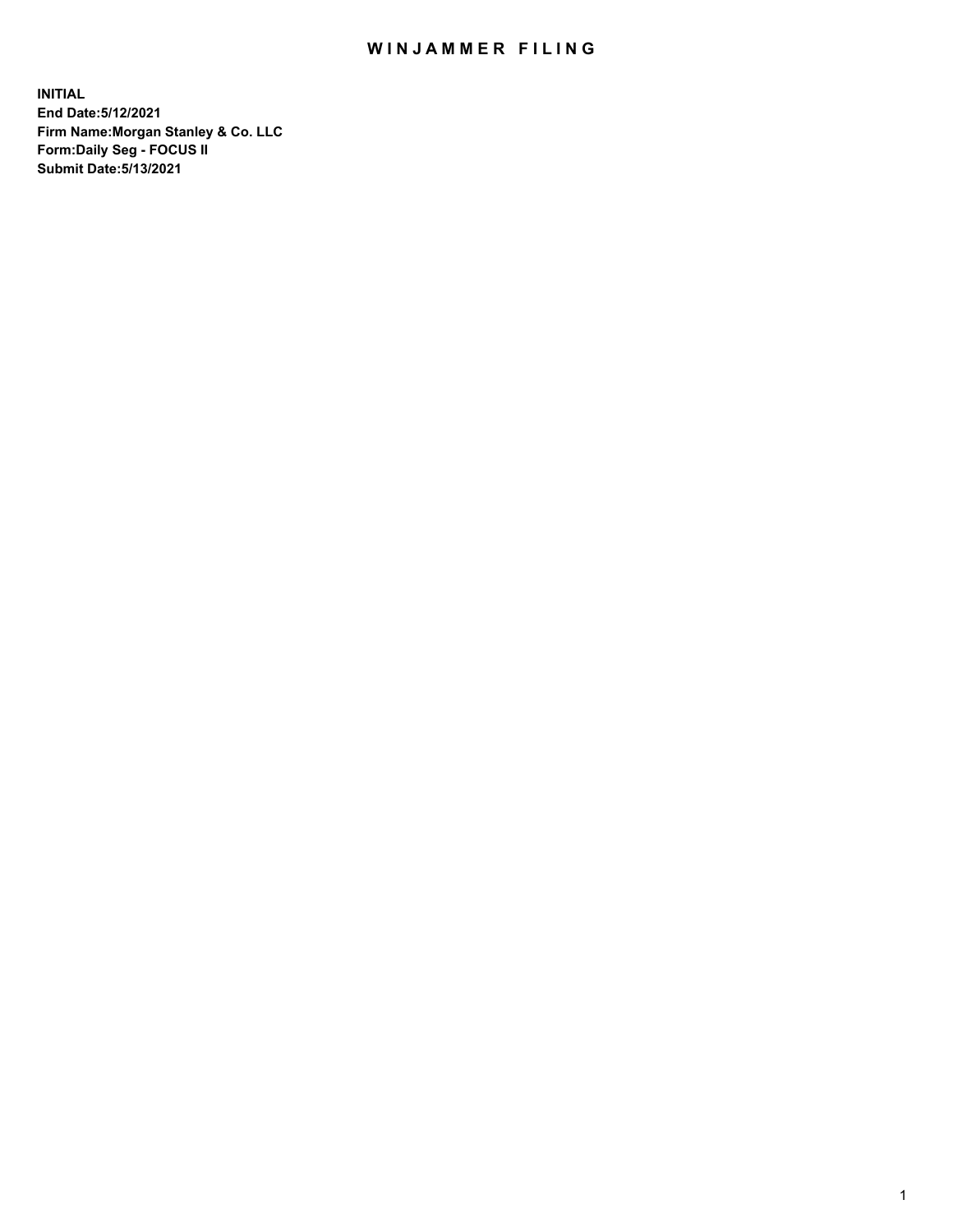**INITIAL End Date:5/12/2021 Firm Name:Morgan Stanley & Co. LLC Form:Daily Seg - FOCUS II Submit Date:5/13/2021 Daily Segregation - Cover Page**

| Name of Company                                                                                                                                                                                                                                                                                                                | Morgan Stanley & Co. LLC                                |
|--------------------------------------------------------------------------------------------------------------------------------------------------------------------------------------------------------------------------------------------------------------------------------------------------------------------------------|---------------------------------------------------------|
| <b>Contact Name</b>                                                                                                                                                                                                                                                                                                            | <b>Ikram Shah</b>                                       |
| <b>Contact Phone Number</b>                                                                                                                                                                                                                                                                                                    | 212-276-0963                                            |
| <b>Contact Email Address</b>                                                                                                                                                                                                                                                                                                   | Ikram.shah@morganstanley.com                            |
| FCM's Customer Segregated Funds Residual Interest Target (choose one):<br>a. Minimum dollar amount: ; or<br>b. Minimum percentage of customer segregated funds required:% ; or<br>c. Dollar amount range between: and; or<br>d. Percentage range of customer segregated funds required between: % and %.                       | 235,000,000<br><u>0</u><br><u>00</u><br><u>00</u>       |
| FCM's Customer Secured Amount Funds Residual Interest Target (choose one):<br>a. Minimum dollar amount: ; or<br>b. Minimum percentage of customer secured funds required:% ; or<br>c. Dollar amount range between: and; or<br>d. Percentage range of customer secured funds required between:% and%.                           | 140,000,000<br><u>0</u><br><u>0 0</u><br>0 <sub>0</sub> |
| FCM's Cleared Swaps Customer Collateral Residual Interest Target (choose one):<br>a. Minimum dollar amount: ; or<br>b. Minimum percentage of cleared swaps customer collateral required:% ; or<br>c. Dollar amount range between: and; or<br>d. Percentage range of cleared swaps customer collateral required between:% and%. | 92,000,000<br><u>0</u><br><u>00</u><br>00               |

Attach supporting documents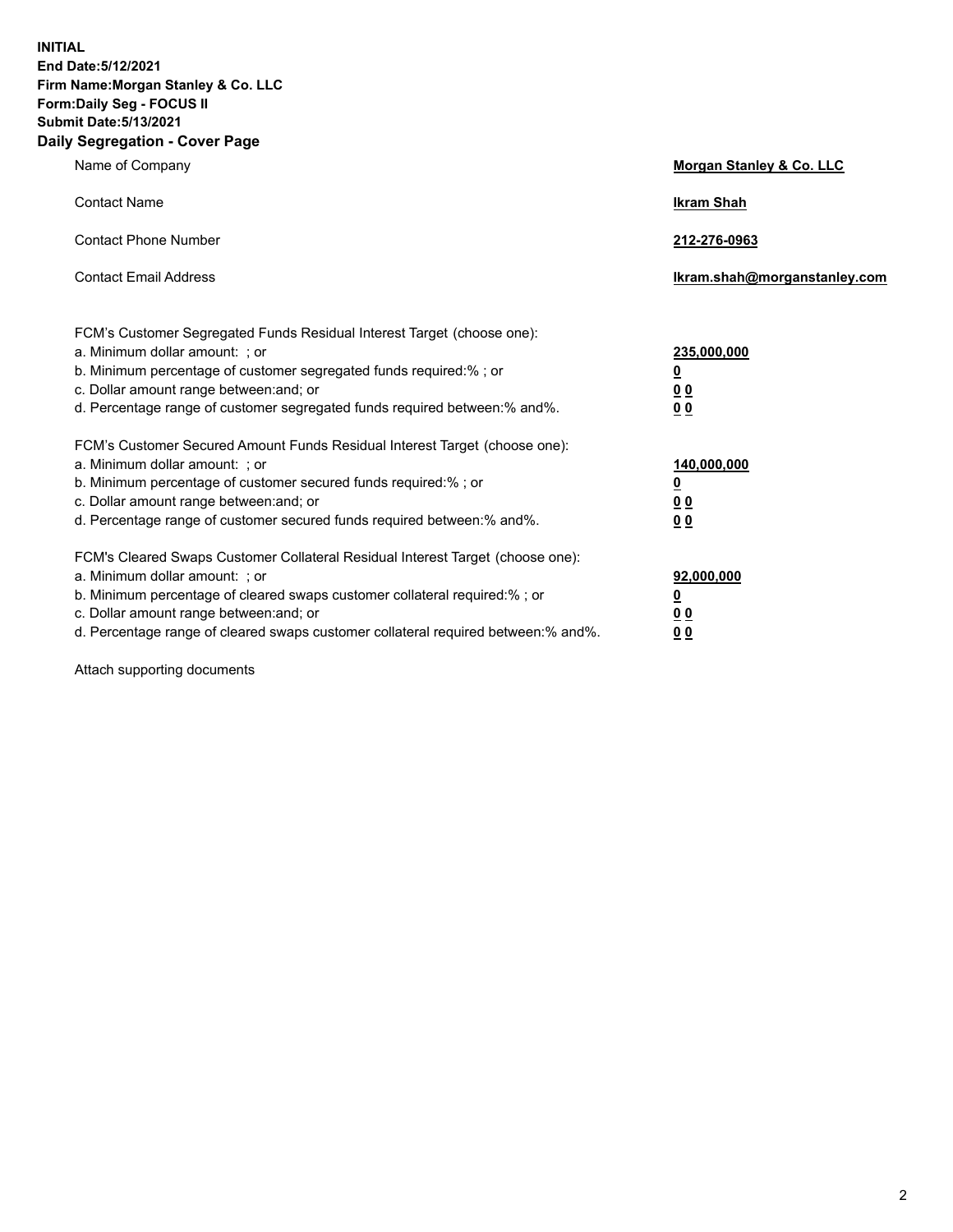## **INITIAL End Date:5/12/2021 Firm Name:Morgan Stanley & Co. LLC Form:Daily Seg - FOCUS II Submit Date:5/13/2021**

**Daily Segregation - Secured Amounts** Foreign Futures and Foreign Options Secured Amounts Amount required to be set aside pursuant to law, rule or regulation of a foreign government or a rule of a self-regulatory organization authorized thereunder 1. Net ledger balance - Foreign Futures and Foreign Option Trading - All Customers A. Cash **4,703,339,806** [7315] B. Securities (at market) **2,053,283,566** [7317] 2. Net unrealized profit (loss) in open futures contracts traded on a foreign board of trade **976,552,394** [7325] 3. Exchange traded options a. Market value of open option contracts purchased on a foreign board of trade **39,276,504** [7335] b. Market value of open contracts granted (sold) on a foreign board of trade **-35,446,882** [7337] 4. Net equity (deficit) (add lines 1. 2. and 3.) **7,737,005,388** [7345] 5. Account liquidating to a deficit and account with a debit balances - gross amount **57,930,940** [7351] Less: amount offset by customer owned securities **-56,273,188** [7352] **1,657,752** 6. Amount required to be set aside as the secured amount - Net Liquidating Equity Method (add lines 4 and 5) 7. Greater of amount required to be set aside pursuant to foreign jurisdiction (above) or line 6. FUNDS DEPOSITED IN SEPARATE REGULATION 30.7 ACCOUNTS 1. Cash in banks A. Banks located in the United States **724,317,329** [7500] B. Other banks qualified under Regulation 30.7 **577,292,996** [7520] **1,301,610,325** 2. Securities A. In safekeeping with banks located in the United States **443,421,811** [7540] B. In safekeeping with other banks qualified under Regulation 30.7 **43,650,327** [7560] **487,072,138** 3. Equities with registered futures commission merchants A. Cash **16,157,746** [7580] B. Securities **0** [7590] C. Unrealized gain (loss) on open futures contracts **87,506** [7600] D. Value of long option contracts **0** [7610] E. Value of short option contracts **0** [7615] **16,245,252** [7620] 4. Amounts held by clearing organizations of foreign boards of trade A. Cash **0** [7640] B. Securities **0** [7650]

- 
- C. Amount due to (from) clearing organization daily variation **0** [7660]
- D. Value of long option contracts **0** [7670]
- E. Value of short option contracts **0** [7675] **0** [7680]
- 5. Amounts held by members of foreign boards of trade
	-
	-
	- C. Unrealized gain (loss) on open futures contracts **976,464,889** [7720]
	- D. Value of long option contracts **39,276,504** [7730]
	-
- 6. Amounts with other depositories designated by a foreign board of trade **0** [7760]
- 7. Segregated funds on hand **0** [7765]
- 8. Total funds in separate section 30.7 accounts **7,956,631,990** [7770]
- 9. Excess (deficiency) Set Aside for Secured Amount (subtract line 7 Secured Statement Page 1 from Line 8)
- 10. Management Target Amount for Excess funds in separate section 30.7 accounts **140,000,000** [7780]
- 11. Excess (deficiency) funds in separate 30.7 accounts over (under) Management Target **77,968,850** [7785]

**0** [7305]

[7354] **7,738,663,140** [7355]

**7,738,663,140** [7360]

[7530]

[7570]

 A. Cash **3,605,198,336** [7700] B. Securities **1,566,211,428** [7710] E. Value of short option contracts **-35,446,882** [7735] **6,151,704,275** [7740] **217,968,850** [7380]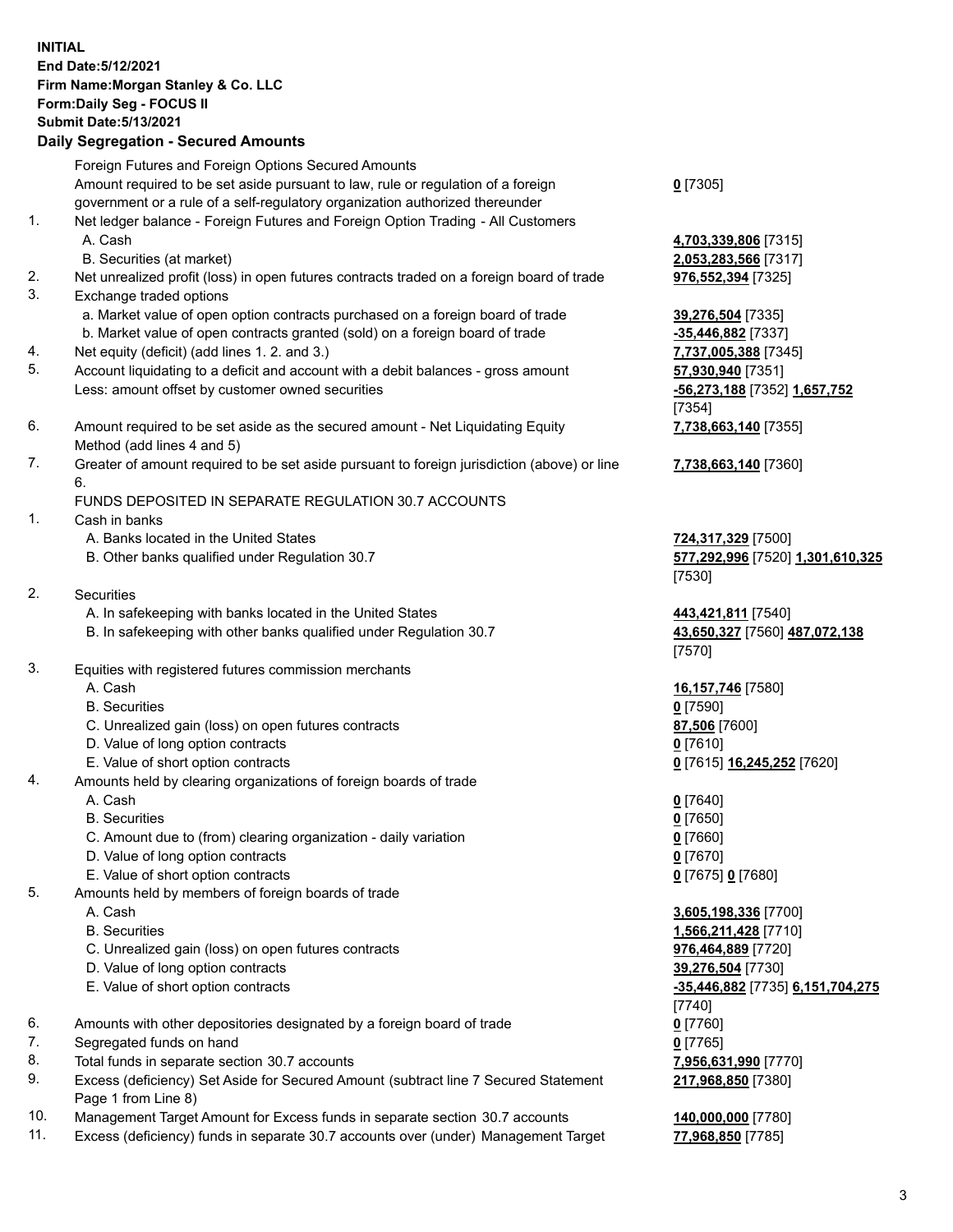**INITIAL End Date:5/12/2021 Firm Name:Morgan Stanley & Co. LLC Form:Daily Seg - FOCUS II Submit Date:5/13/2021 Daily Segregation - Segregation Statement** SEGREGATION REQUIREMENTS(Section 4d(2) of the CEAct) 1. Net ledger balance A. Cash **13,269,436,128** [7010] B. Securities (at market) **8,246,617,723** [7020] 2. Net unrealized profit (loss) in open futures contracts traded on a contract market **2,820,151,221** [7030] 3. Exchange traded options A. Add market value of open option contracts purchased on a contract market **908,286,329** [7032] B. Deduct market value of open option contracts granted (sold) on a contract market **-423,834,859** [7033] 4. Net equity (deficit) (add lines 1, 2 and 3) **24,820,656,542** [7040] 5. Accounts liquidating to a deficit and accounts with debit balances - gross amount **903,796,198** [7045] Less: amount offset by customer securities **-875,909,137** [7047] **27,887,061** [7050] 6. Amount required to be segregated (add lines 4 and 5) **24,848,543,603** [7060] FUNDS IN SEGREGATED ACCOUNTS 7. Deposited in segregated funds bank accounts A. Cash **2,629,649,326** [7070] B. Securities representing investments of customers' funds (at market) **0** [7080] C. Securities held for particular customers or option customers in lieu of cash (at market) **2,105,957,502** [7090] 8. Margins on deposit with derivatives clearing organizations of contract markets A. Cash **14,314,248,459** [7100] B. Securities representing investments of customers' funds (at market) **0** [7110] C. Securities held for particular customers or option customers in lieu of cash (at market) **6,140,660,221** [7120] 9. Net settlement from (to) derivatives clearing organizations of contract markets **-432,491,852** [7130] 10. Exchange traded options A. Value of open long option contracts **908,286,329** [7132] B. Value of open short option contracts **-423,834,859** [7133] 11. Net equities with other FCMs A. Net liquidating equity **10,613,101** [7140] B. Securities representing investments of customers' funds (at market) **0** [7160] C. Securities held for particular customers or option customers in lieu of cash (at market) **0** [7170] 12. Segregated funds on hand **0** [7150] 13. Total amount in segregation (add lines 7 through 12) **25,253,088,227** [7180] 14. Excess (deficiency) funds in segregation (subtract line 6 from line 13) **404,544,624** [7190] 15. Management Target Amount for Excess funds in segregation **235,000,000** [7194]

16. Excess (deficiency) funds in segregation over (under) Management Target Amount Excess

**169,544,624** [7198]